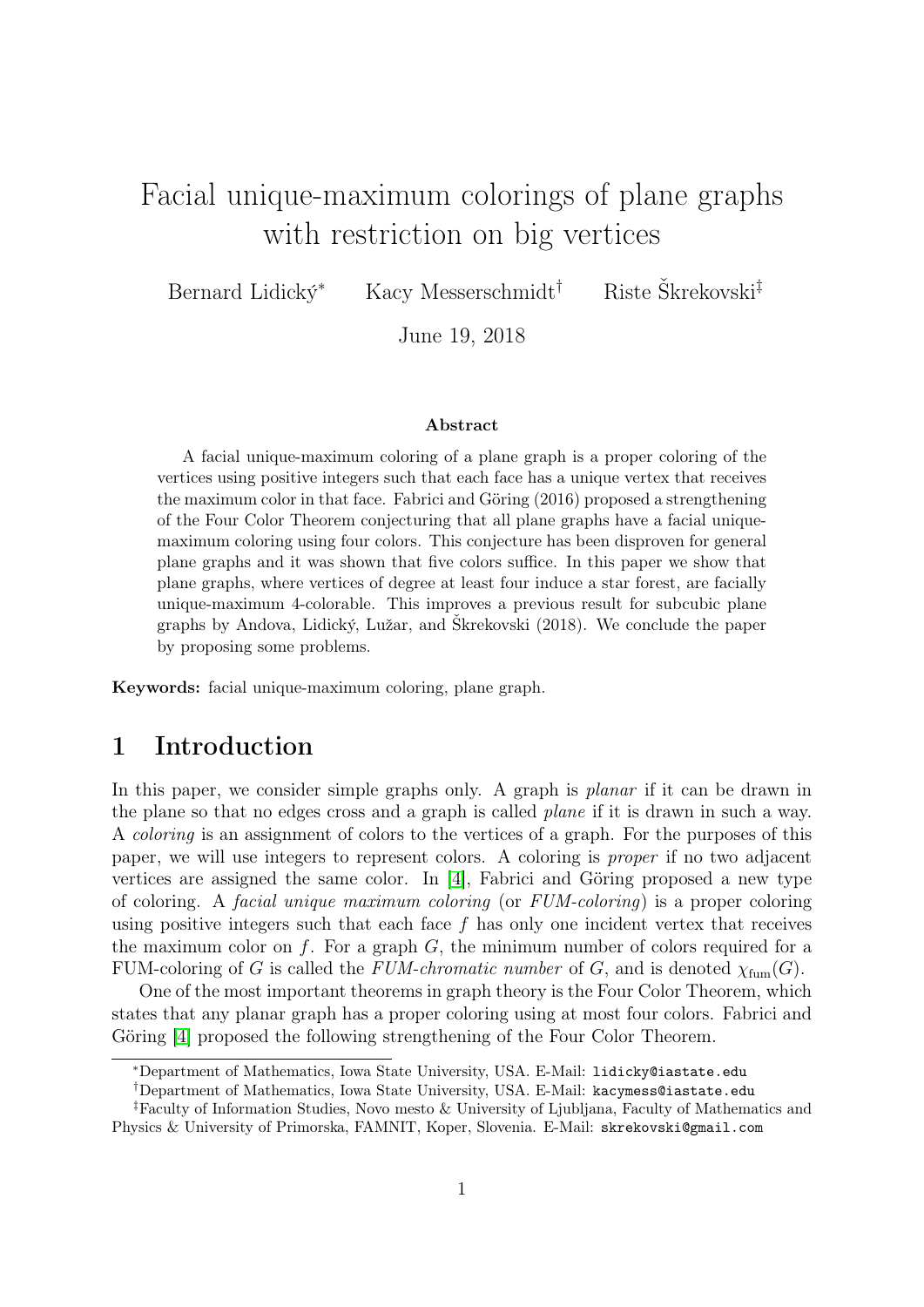#### **Conjecture 1** (Fabrici and Göring). Given any plane graph G,  $\chi_{\text{fum}}(G) \leq 4$ .

This conjecture was disproven in the general case by the authors [\[5\]](#page-6-1). Fabrici and Göring [\[4\]](#page-6-0) proved that for any plane graph  $G$ ,  $\chi_{\text{fum}}(G) \leq 6$ , while Wendland [\[8\]](#page-6-2) improved the upper bound to 5. Andova, Lidický, Lužar, and Škrekovski [\[1\]](#page-6-3) proved that if G is a subcubic or outerplane graph,  $\chi_{\text{fum}}(G) \leq 4$ .

Recall that a *star* is a connected graph with at most one vertex with degree greater than 1 and a star forest is graph consisting of disjoint stars. The main result of this paper is the following strengthening of the subcubic result.

<span id="page-1-0"></span>**Theorem 1.** Let G be a plane graph and  $X = \{v \in V(G) : d(v) \geq 4\}$ . If  $G[X]$  is a star forest, then  $\chi_{\text{fum}}(G) \leq 4$ .

We present the proof of Theorem [1](#page-1-0) in the next section. We use the precoloring extension method that was introduced by Thomassen [\[6\]](#page-6-4) to show planar graphs are 5 choosable. This approach could give even a stronger result with distant crossings [\[2\]](#page-6-5). It could be also used for the list-coloring version [\[3,](#page-6-6) [7\]](#page-6-7) of Grötzsch theorem, for example. The approach works by a clever induction. The proof is actually a stronger statement, which allows the induction to work. We state the stronger version of Theorem [1](#page-1-0) in the next section.

### 2 Proof of the main result

We prove Theorem [1](#page-1-0) as a corollary of a slightly stronger result stated in Lemma [1.](#page-1-1)

<span id="page-1-1"></span>**Lemma 1.** Let G be a plane graph with a path P on the outer face with at most two vertices. Let  $X = \{v \in V(G) : d(v) \geq 4\} \cup \{v \in V(P) : d(v) = 3\}$  such that  $G[X]$  is a star forest. Given any proper coloring c of the vertices in P using colors  $\{1,2,3\}$ , there exists an extension of c to G using colors  $\{1, 2, 3, 4\}$  such that color 4 does not appear on the outer face and all internal faces have a unique maximum color.

*Proof.* Suppose for contradiction that G is a counterexample of minimum order. Let  $C$ be the boundary walk of the outer face of G.

First we introduce a claim, which we refer to repeatedly when using the minimality of G. When we use the minimality of G, we color some subgraph  $H$  or G. However, precoloring a vertex of degree 3 in  $H$  may ruin the property that  $X$  in  $H$  is a star forest. The purpose of the following claim is that a vertex can be a newly precolored vertex in H as long as it has degree at least 4 in H or its degree in G is strictly bigger than in H.

<span id="page-1-2"></span>Claim 1. Let  $H$  be a proper subgraph of  $G$  and  $P'$  be a path on the outer face of  $H$  with at most two vertices such that  $d_H(v) < d_G(v)$  for all  $v \in V(P') \setminus V(P)$  if  $d_H(v) = 3$ . Then any proper coloring  $c'$  of the vertices in  $P'$  using colors  $\{1,2,3\}$  can be extended to a coloring of H using colors {1, 2, 3, 4} such that color 4 does not appear on the outer face and all internal faces have a unique maximum color.

*Proof.* Let  $X' = \{v \in V(H) : d_H(v) \ge 4\} \cup \{v \in V(P') : d_H(v) = 3\}$ . If X' is a star forest, then H can be colored by the minimality of G. Suppose for contradiction that  $X'$ is not a star forest. Then there must be a vertex  $v$  that is in  $X'$  but not in X. Since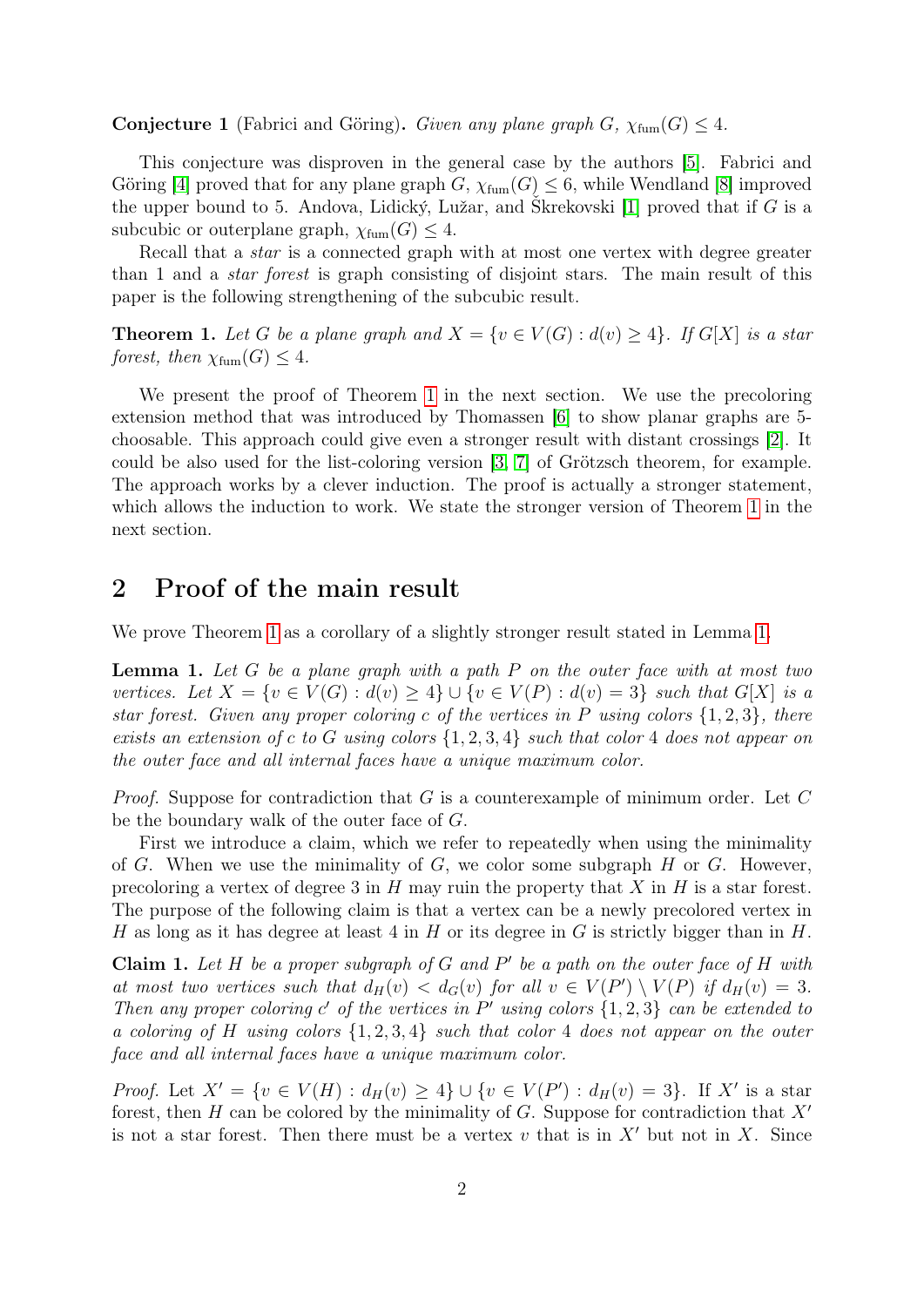$d_H(v) \leq d_G(v)$ , we cannot have  $d_H(v) \geq 4$ , otherwise  $d_G(v) \geq 4$  and thus v would be in X. So v must be in the set  $\{v \in V(P'): d_H(v) = 3\}$ . This implies that either  $d_G(v) \geq 4$ or  $v \in P$ . In either case  $v \in X$ , which is a contradiction.

 $\Box$ 

#### <span id="page-2-2"></span>Claim 2. C is a cycle.

Proof. First note that G has only one connected component incident to the outer face, otherwise Claim [1](#page-1-2) could be used on each such component of G separately. Note that if G has no internal faces, then it is a tree and any proper coloring using  $\{1, 2, 3\}$  works.

If every vertex in the outer face is incident to exactly two edges of the outer face, C is a cycle. So suppose for contradiction that G has a vertex  $v$  incident with at least three edges in the outer face. Notice that  $v$  is a cut vertex. Let  $Y$  be the set of vertices consisting of v and the vertices of the connected component of  $G - v$  that intersects P, if such a component exists. If no component of  $G - v$  intersects P, pick an arbitrary one. Let  $Y'$  be the union of Y and the set of all vertices that are drawn in the interior faces of  $G[Y]$  in G. By the minimality of G, there exists a coloring  $c_{Y'}$  of  $G[Y']$ . Let  $Z = (V(G) \setminus Y') \cup \{v\}$ . Since  $d_{G[Z]}(v) < d_G(v)$ , by Claim [1](#page-1-2) a precoloring of v with  $c_{Y'}(v)$ can be extended to a coloring  $c_Z$  of  $G[Z]$ . Since v has the same color in  $c_{Y'}$  and  $c_Z$ , we can combine these two colorings into a coloring  $c$  of  $G$ , a contradiction.  $\Box$ 

#### <span id="page-2-0"></span>Claim 3. C does not have any chords.

*Proof.* Suppose for contradiction that  $C$  has a chord  $uv$ . Let  $Y$  be the set of vertices consisting of u and v and the vertices of the connected component of  $G - \{u, v\}$  that intersects P, if such a component exists. If no component of  $G - \{u, v\}$  intersects P, pick an arbitrary one. Let  $Y'$  be the union of Y and the set of all vertices that are drawn in the interior faces of  $G[Y]$  in G. By the minimality of G, there exists a coloring  $c_{Y'}$  of  $G[Y']$ . Let  $Z = (V(G) \setminus Y') \cup \{u, v\}$ . Since  $d_{G[Z]}(v) < d_G(v)$  and  $d_{G[Z]}(u) < d_G(u)$ , by Claim [1](#page-1-2) a precoloring of u with  $c_{Y'}(u)$  and v with  $c_{Y'}(v)$  can be extended to a coloring  $c_Z$  of G[Z]. Since each u and v have the same color in  $c_{Y'}$  and  $c_Z$ , we can combine these two colorings into a coloring  $c$  of  $G$ , a contradiction. Therefore,  $C$  does not have any chords.  $\Box$ 

#### <span id="page-2-1"></span>Claim 4. G is not a cycle.

*Proof.* Suppose for contradiction that G is a cycle. If a vertex in P receives color 3, then color the rest of G alternately with colors 1 and 2. Otherwise, pick a vertex not in  $P$  to receive color 3, then color the rest of the vertices alternately with 1 and 2. The interior face has only one vertex that receives color 3, hence all interior faces have a unique maximum color, which is a contradiction.  $\Box$ 

#### <span id="page-2-3"></span>Claim 5.  $C - P$  does not contain a 2- or 3-vertex.

*Proof.* Suppose for contradiction that  $C - P$  contains a 2- or 3-vertex v. If v is a 2-vertex, by Claims [3](#page-2-0) and [4](#page-2-1) there must be a vertex u that is on the outer face of  $G - v$  but not in C, as shown in Figure [1.](#page-3-0) If v is a 3-vertex, let u be the neighbor of v outside of C. Let  $Y = V(G) \setminus \{u, v\}$ . By the minimality of G, we can color Y such that every internal face of  $G[Y]$  has a unique maximum color and the vertices in the outer face receive colors from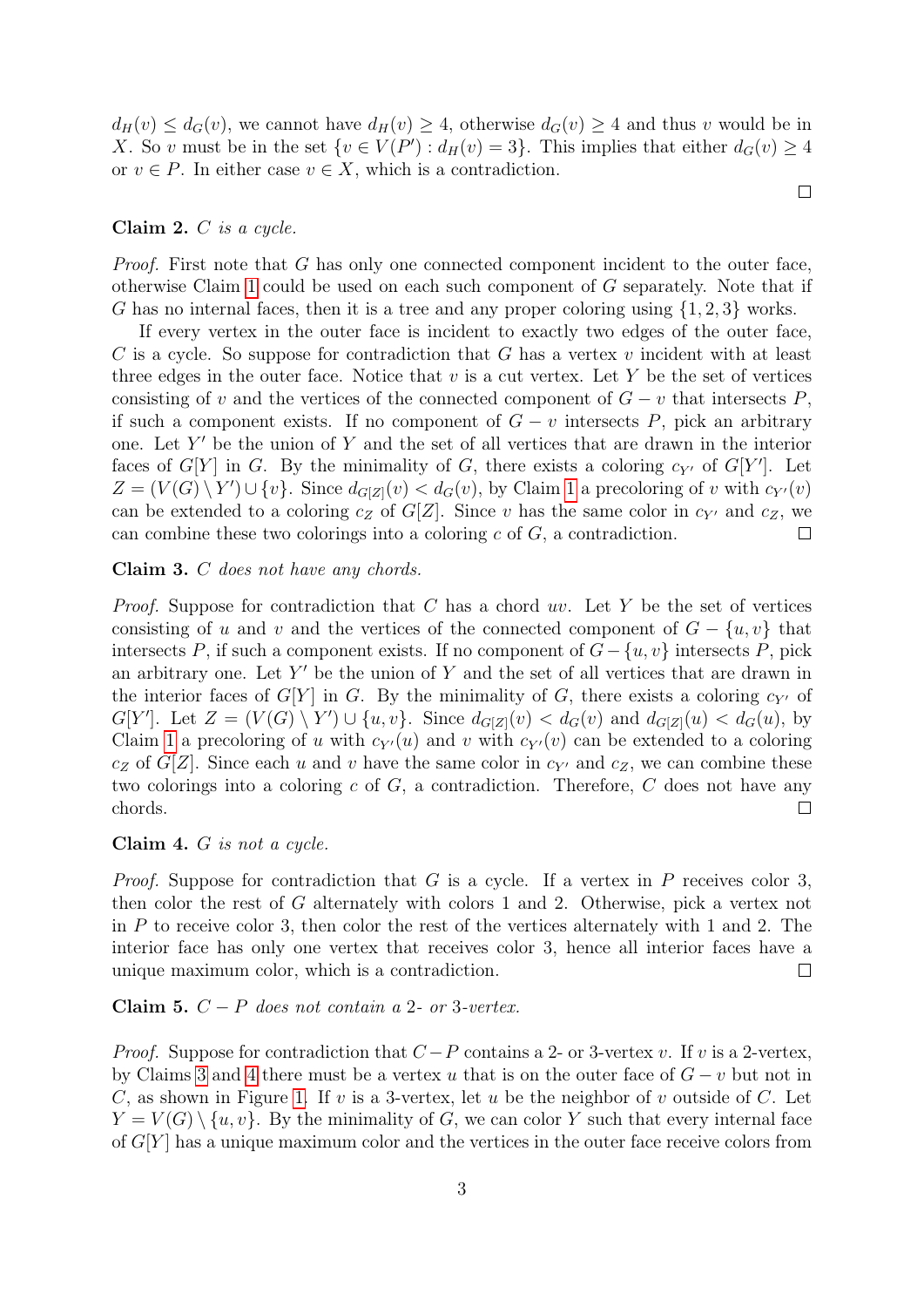<span id="page-3-0"></span>

**Figure 1:** A non-precolored 2- or 3-vertex v on the outer face of  $G$ 

 $\{1, 2, 3\}$ . Coloring u with 4 gives a unique maximum color to every face incident with u. We now color v with the color from  $\{1, 2, 3\}$  not used on either of its two neighbors in C to complete the coloring and arrive at a contradiction. to complete the coloring and arrive at a contradiction.

By Claim [2,](#page-2-2) C cannot have any 1-vertices. By Claim [5,](#page-2-3)  $C - P$  cannot have 2or 3-vertices either. Hence each vertex in  $C - P$  must have degree at least 4. Since  $V(C)\backslash V(P) \subseteq X$ ,  $C - P$  can contain at most three vertices. Moreover, since X is acyclic, P is nonempty and contains at least one vertex of degree two.

<span id="page-3-2"></span><span id="page-3-1"></span>Claim 6.  $C - P$  does not contain three vertices.



Figure 2: An outer face consisting of two precolored vertices and three non-precolored vertices of degree at least 4

*Proof.* Suppose for contradiction that  $C - P$  contains three vertices. Since neither of the vertices in  $P$  can belong to  $X$ ,  $P$  must consist of one or two 2-vertices, as shown in Figure [2.](#page-3-1) By Claims [3](#page-2-0) and [4,](#page-2-1) there must exist a vertex  $u$  that is on the outer face of  $G - P$  but not in C. Let  $Y = V(G) \setminus \{p_1, p_2, u\}$ . Color  $v_2$  with the color used on  $p_2$  and color  $v_3$  with the color from  $\{1, 2, 3\}$  not used on  $p_1$  or  $v_2$ . By Claim [1,](#page-1-2) we can extend the precoloring on  $\{v_2, v_3\}$  to all of  $G[Y]$  such that every internal face of  $G[Y]$  has a unique maximum color. Since  $v_2$  received the same color as  $p_2$ , the color that  $v_1$  receives will not conflict with  $p_2$  in G. Coloring u with 4 gives a unique maximum color to every face incident with  $u$ , thus completing the coloring of  $G$  and producing a contradiction.  $\Box$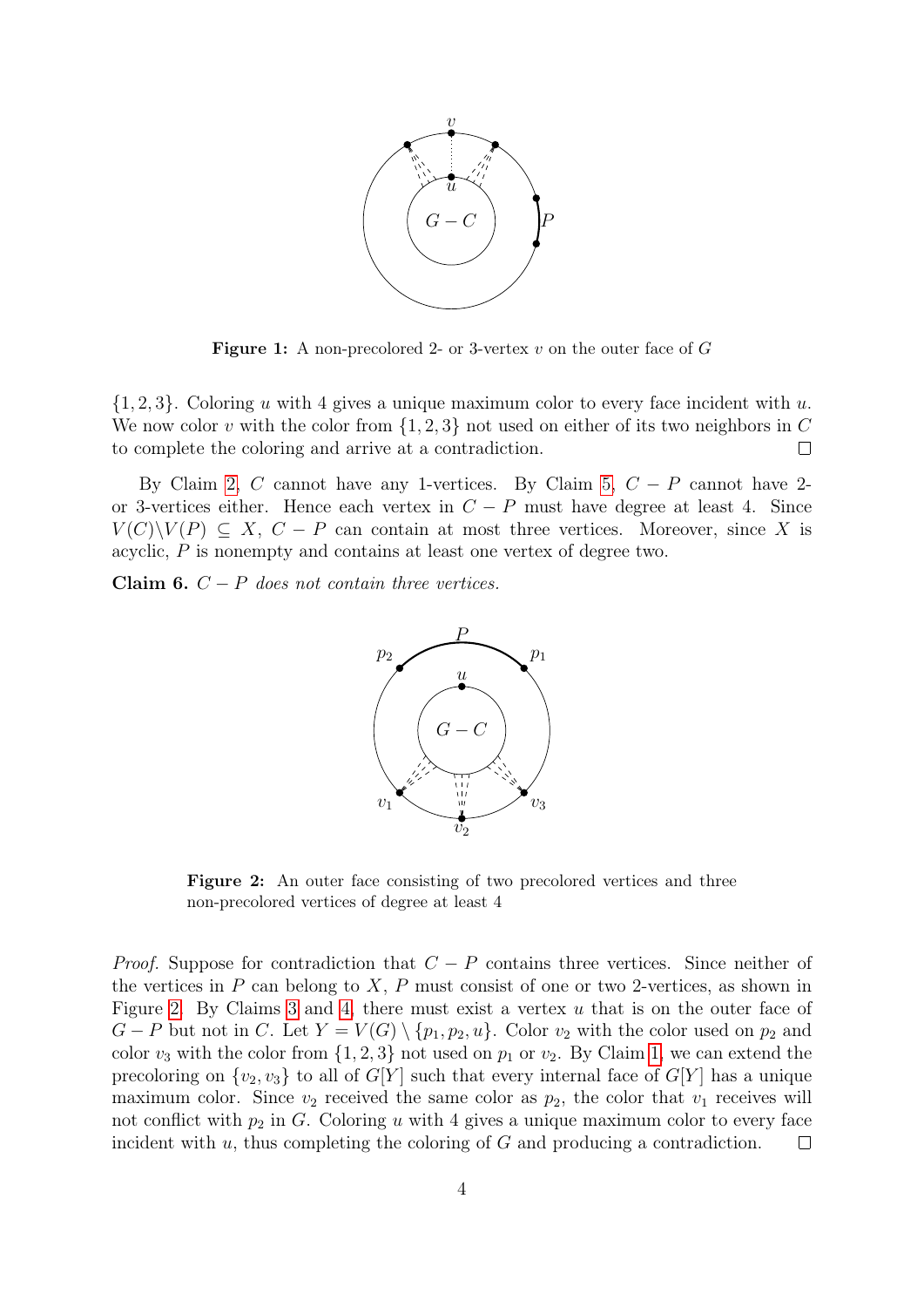<span id="page-4-0"></span>Notice that Claim [6](#page-3-2) implies that  $C$  is either a 4-cycle or a triangle. Claim 7. P does not consist of two 2-vertices.



Figure 3: A precolored path P consisting of two 2-vertices

*Proof.* Suppose for contradiction that P consists of two 2-vertices  $p_1$  and  $p_2$ . Let  $v_1$  and  $v_2$  be the neighbors of  $p_1$  and  $p_2$ , respectively, in  $C-P$ . Note that it is possible that  $|V(C)| = 3$ , in which case  $v_1 = v_2$ . Since  $C - P$  has fewer than three vertices, either  $v_1 = v_2$  or  $v_1$  and  $v_2$  are the only vertices in  $C - P$  and are therefore adjacent along C. By Claims [3](#page-2-0) and [4,](#page-2-1) there must exist a vertex u that is on the outer face of  $G - P$  but not in C, as shown in Figure [3.](#page-4-0) Let  $Y = V(G) \setminus \{p_1, p_2, u\}$ . Color  $v_1$  with a color from  $\{1, 2, 3\}$ not used on  $p_1$  and color  $v_2$  with a color from  $\{1, 2, 3\}$  not used on either  $p_2$  or  $v_1$ . By Claim [1,](#page-1-2) we can extend the precoloring on  $\{v_1, v_2\}$  to all of  $G[Y]$  such that every internal face of  $G[Y]$  has a unique maximum color. Coloring u with 4 gives a unique maximum color to every face incident with  $u$ , thus completing the coloring of  $G$  and producing a contradiction.  $\Box$ 

<span id="page-4-1"></span>Claim 8. C does not have four vertices.



Figure 4: An outer face consisting of a precolored vertices and two nonprecolored vertices of degree at least 4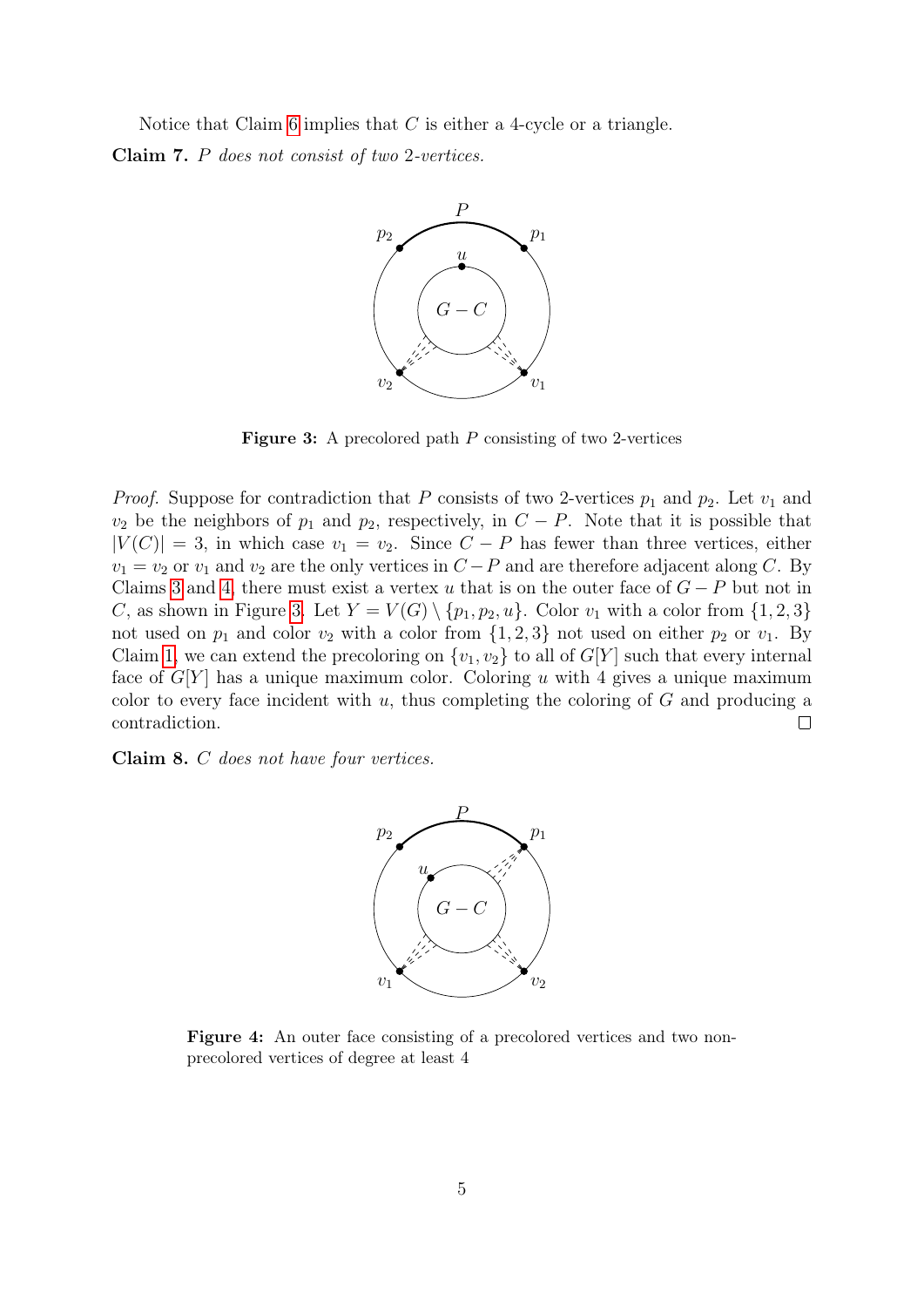*Proof.* Suppose for contradiction that C has four vertices. Since  $C - P$  has at most two vertices, P consists of two vertices, exactly one of which, say  $p_2$ , is a 2-vertex, as shown in Figure [4.](#page-4-1) By Claims [3](#page-2-0) and [4,](#page-2-1) there must exist a vertex  $u$  that is on the outer face of  $G - P$  but not in C. Let  $Y = V(G) \setminus \{p_2, u\}$ . Color  $v_2$  with the color used on  $p_2$ . By Claim [1,](#page-1-2) we can extend the precoloring on  $\{p_1, v_2\}$  to all of  $G[Y]$  such that every internal face of  $G[Y]$  has a unique maximum color. Since  $v_2$  received the same color as  $p_2$ , the color that  $v_1$  receives will not conflict with  $p_2$  in G. Coloring u with 4 gives a unique maximum color to every face incident with  $u$ , thus completing the coloring of  $G$ and producing a contradiction.  $\Box$ 

<span id="page-5-1"></span><span id="page-5-0"></span>Claim 9. P does not have a 2-vertex.



**Figure 5:** A precolored 2-vertex p on the outer face of G

*Proof.* Suppose for contradiction that P has a 2-vertex p. Let  $v_1$  and  $v_2$  be the neighbors of p in C. By symmetry, we can assume that  $v_1$  is not in P. If  $|V(P)| = 1$ , then  $v_2 \in V(C) \setminus V(P)$  and thus has degree at least 4. Since X is a star forest,  $v_1$  and  $v_2$ must be the only vertices in  $C - P$ . If  $|V(P)| = 2$ , then  $v_2 \in V(P)$  and  $d(v_2) \geq 3$ . Since  $d(v_1) \geq 4$ , it must be the only vertex in  $C-P$ . In either case,  $v_1$  and  $v_2$  must be adjacent along C. If  $v_2$  is not in  $V(P)$ , color  $v_2$  with a color from  $\{1, 2, 3\}$  not used on p. Next, color  $v_1$  with a color from  $\{1, 2, 3\}$  $\{1, 2, 3\}$  $\{1, 2, 3\}$  not used on either p or  $v_2$ . By Claims 3 and [4,](#page-2-1) there must exist a vertex u that is on the outer face of  $G-v$  but not in C, as shown in Figure [5.](#page-5-0) Let  $Y = V(G) \setminus \{u, p\}$ . By Claim [1,](#page-1-2) we can extend the precoloring on  $\{v_1, v_2\}$  to all of  $G[Y]$  such that every internal face of  $G[Y]$  has a unique maximum color. Coloring u with 4 gives a unique maximum color to every face of G incident with u, thus completing the coloring and producing a contradiction.  $\Box$ 

By Claim [9,](#page-5-1) each vertex in P must have degree at least 3. Furthermore, by Claim [5](#page-2-3) each vertex in  $C - P$  must have degree at least 4. This means that every vertex in C also belongs to X, a contradiction since X is a star forest and C is a cycle. also belongs to  $X$ , a contradiction since  $X$  is a star forest and  $C$  is a cycle.

We are now ready to prove the main theorem of this paper.

*Proof of Theorem [1.](#page-1-0)* Let G be a plane graph and  $X = \{v \in V(G) : d(v) \geq 4\}$  such that  $G[X]$  is a star forest. Pick a vertex v on the outer face of G and apply Lemma [1](#page-1-1) to  $G-v$ .<br>Color v with 4 to complete the coloring. Color  $v$  with 4 to complete the coloring.